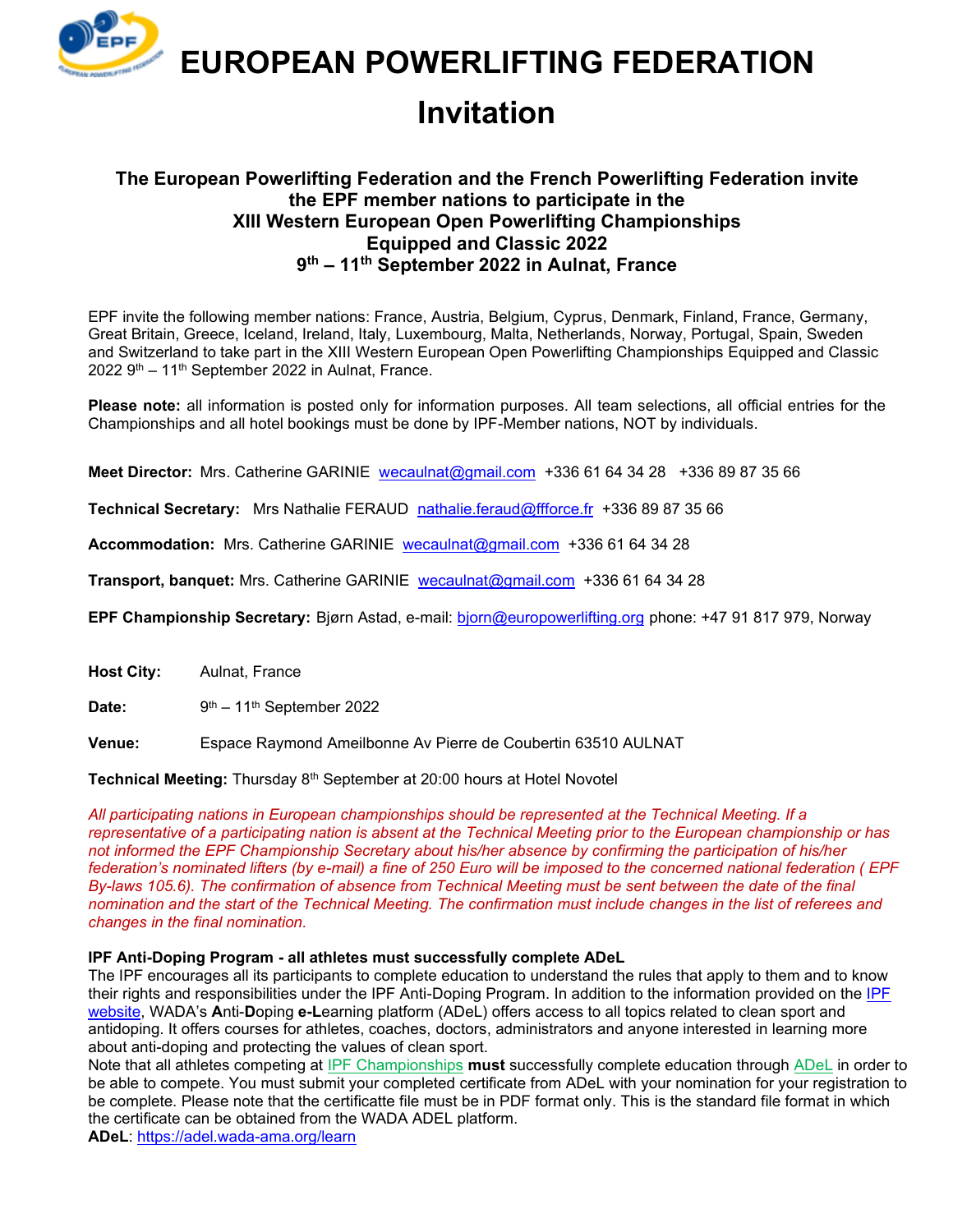**Official hotel: NOVOTEL CLERMONT-FERRAND**

32-34 Rue Georges Besse Le Brezet 63100 CLERMONT-FERRAND, France 1700M from Airport

**Single room:** 120 EUR per room/night, including breakfast **Double room**: 135 EUR per room/night, including breakfast

**Swimming Pool, Hamman, FITNESS (all free)**

Please use **Accomodation Hotel booking form** to book rooms.

#### **Note 1: BEWARE. NEW AND IMPORTANT INFORMATION**

All rooms must be **booked** via the championship organizer and **paid** for **21 days prior to the beginning of the championship**. Only rooms that are **paid** for within the deadline will be noted as official championship hotel rooms. Participants are free to book their own hotel accommodation at other hotels after the deadline, but then they must pay an administration fee of 100 € for each person (athletes, coaches, referees and officials) to the organizer to receive proper documentation to take part in the championship. The organizer will not be responsible for any hotel bills of the participating nations.

#### **Note 2:**

**Thursday 18<sup>th</sup> August (21 days prior to the beginning of the Championships) is the latest date for any removal** of nominated lifters, cancellation of booked hotel rooms or change in the number of ordered banquet tickets. If not cancelled in time, federations have to pay the reserved hotel rooms (if the hotel require such payment), the participation fee, the doping fee and the banquet fee for all lifters and officials specified in the final nomination form.

**For referees Wednesday 24 th August** (**14 days prior to the beginning of the Championships)** is the latest day for changes of categories for which referee has been allocated in the final nomination. All corrections must be made latest 14 days prior to the date of the technical meeting. Any changes requested by the referees after this date will cause a fine of 100 Euro! (EPF BL 105.13.2) However, federations may allocate duties between their own referees latest at the technical meeting without any fine.

Any nation, participating in European Championships with more than 3 lifters, must include at least one international referee. If more than 14 lifters from one nation take part, at least 2 referees must be included. Failure to meet this specification imposes a fine of 500€ for each missing referee.

All nominated referees attending a championship, must be available for at least two days (EPF BL 105.13). It is the responsibility of each Federation to confirm in the final nomination in which categories their referees will be available or cancel the referees who will not participate in the Championships.

All referees nominated at the time of the final nomination will be awarded referee duties by the EPF Technical Committee Chairman (TC Chairman) and the referee list will be published at the EPF website (Referees/Jury under Upcoming Events). All federations/referees must control this list and if they do not agree, they must immediately contact the TC Chairman for corrections.

|                  | Arrivals/Departures by plane - Gerzat Havel Airport Gerzat:                                                                                                                          |
|------------------|--------------------------------------------------------------------------------------------------------------------------------------------------------------------------------------|
|                  | Transport from Gerzat airport to hotel in CLERMONT-FERRAND: 10 EUR per person/return<br>Please send your detailed travel itinerary to:<br>Mrs. Catherine GARINIE wecaulnat@gmail.com |
|                  | Use the Transport_banquet_form.                                                                                                                                                      |
| <b>Shuttle:</b>  | Daily will be handover at the technical meeting and posted at the Hotel<br>Timetable will be provided after final nominations.                                                       |
| Scales:          | Scales are available at the venue and at Hotel                                                                                                                                       |
| Training:        | Training equipment available in the venue. This equipment can be used only by<br>entered lifters during the championship.                                                            |
| Flag and anthem: | Will be provided by the organizer.                                                                                                                                                   |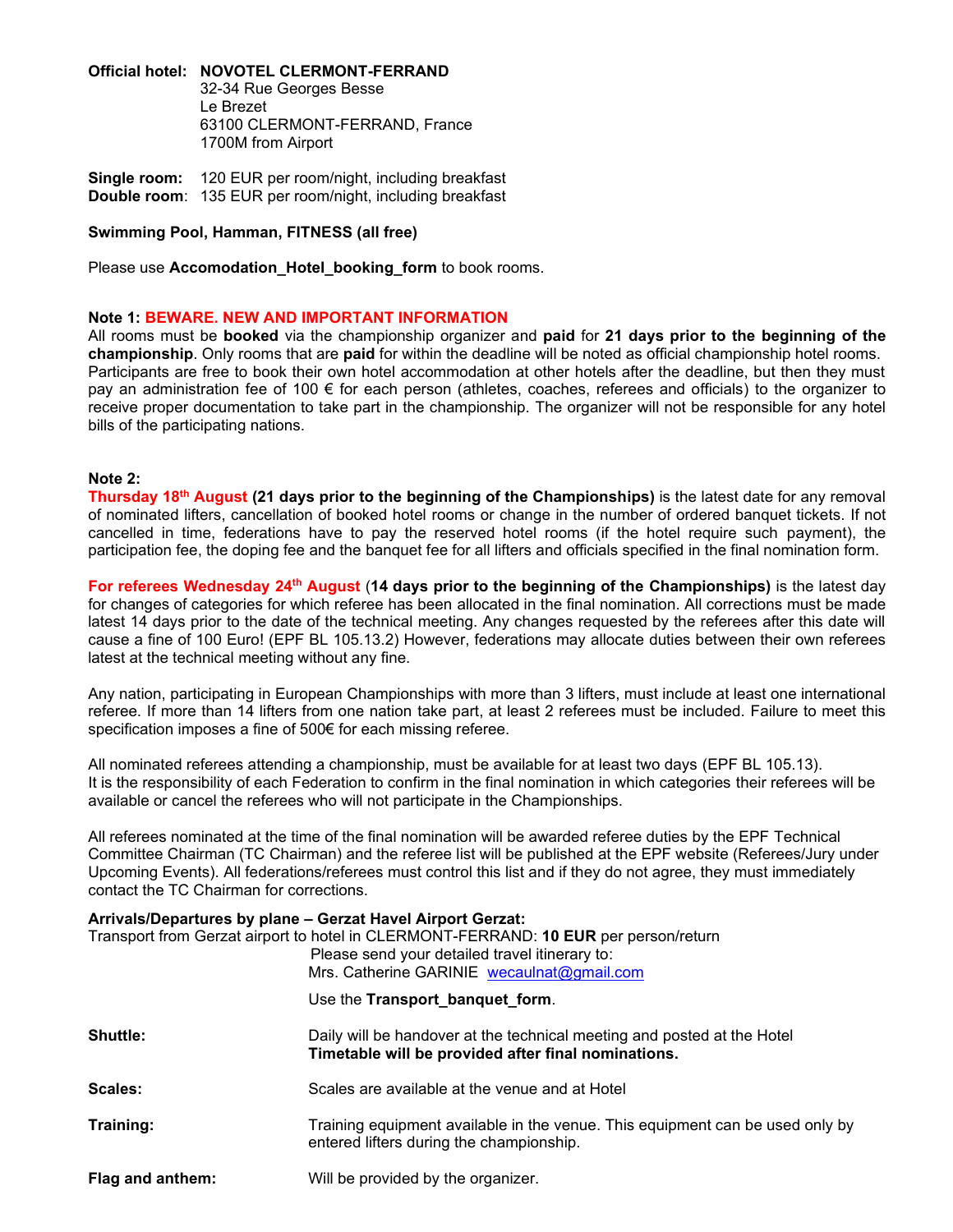| <b>Closing Banquet:</b>    | Price 35 EUR per person paid to the organizer.<br>Tickets for the banquet please order on the transport-banquet form.                                                                                                                                                                                                                                                                                                                                                                                                                                         |  |  |  |
|----------------------------|---------------------------------------------------------------------------------------------------------------------------------------------------------------------------------------------------------------------------------------------------------------------------------------------------------------------------------------------------------------------------------------------------------------------------------------------------------------------------------------------------------------------------------------------------------------|--|--|--|
|                            | Tickets order send to: e-mail: www.europowerlifting.org                                                                                                                                                                                                                                                                                                                                                                                                                                                                                                       |  |  |  |
|                            | Tickets for the banquet must be paid in advance on account of the organizer<br>against the invoice in EUR. Payment must be received at the bank account<br>mentioned on the invoice at the latest 21 days prior to the beginning of the<br>Championship.                                                                                                                                                                                                                                                                                                      |  |  |  |
| <b>Participation Fee:</b>  | 90 € for each lifter must be paid by bank transfer to the EPF bank account latest<br>one day before the Technical Meeting. Invoice will be sent by the EPF Treasurer.                                                                                                                                                                                                                                                                                                                                                                                         |  |  |  |
| <b>Anti-Doping Fee:</b>    | 60 € for each lifter must be paid by bank transfer to the EPF bank account latest<br>one day before the Technical Meeting. Invoice will be sent by the EPF Treasurer.                                                                                                                                                                                                                                                                                                                                                                                         |  |  |  |
| <b>EPF Invoices:</b>       | The invoice will be sent to the federations by the EPF Treasurer latest<br>14 days prior to the day of the Technical Meeting (EPF BL 103.3.2.)<br>Federations must pay participation and doping fees for the number of lifters declared<br>at the final nomination.                                                                                                                                                                                                                                                                                           |  |  |  |
|                            | All invoices are published at the EPF web (www.europowerlifting.org) under<br>"SERVICES" >> "INVOICES". Every member federation may go to the EPF website<br>and download their invoices. Payment must be at the EPF account latest one day prior<br>to the Technical meeting.                                                                                                                                                                                                                                                                                |  |  |  |
| Teams:                     | Invited from each federation are one team for Men and one team for Women<br>(maximum 6 lifters on each team) both for Equipped and Classic competitions.<br>The best 4 lifters of each team by <b>IPFGL formula</b> will count for the Cup awards.<br>Only organizing federation can nominate two teams Women and Men. At the<br>Technical Meeting must be specified the members of A and B team.<br>In each weight category, the first three lifters will receive medals for the total. All<br>participants will receive certification and/or memory awards. |  |  |  |
| <b>Nominations:</b>        | Team nomination forms must be in the hands of the:<br>Meet Director: Mrs. Catherine GARINIE wecaulnat@gmail.com<br>Technical Secretary: Mrs Nathalie FERAUD nathalie.feraud@ffforce.fr<br>directly to Goodlift nomination online program on internet,<br>the EPF Championships Secretary Bjorn Astad, e-mail:<br>bjorn@europowerlifting.org phone: +47 91817979, Norway                                                                                                                                                                                       |  |  |  |
| <b>Preliminary:</b>        | Sunday 10 <sup>th</sup> July (complete filled in preliminary form must be sent. No final<br>nomination will be accepted if complete form was not sent).                                                                                                                                                                                                                                                                                                                                                                                                       |  |  |  |
| Final:                     | Thursday 18th August (later entries will not be accepted)                                                                                                                                                                                                                                                                                                                                                                                                                                                                                                     |  |  |  |
|                            | All lifters are expected to present passports (identification) and consent form at the<br>weigh-in.                                                                                                                                                                                                                                                                                                                                                                                                                                                           |  |  |  |
| <b>Technical Meeting:</b>  | Thursday 8th September at 20:00 hours at Hotel Novotel                                                                                                                                                                                                                                                                                                                                                                                                                                                                                                        |  |  |  |
| <b>Opening Ceremony:</b>   | Friday 9 <sup>th</sup> September at 13:00 hours at the Venue. All representatives from each<br>participating country shall take part at the Ceremony.                                                                                                                                                                                                                                                                                                                                                                                                         |  |  |  |
| <b>Victory Ceremonies:</b> | Will be held immediately after each lifting session. It is mandatory that each athlete<br>wears their Team Warm-up/Track Suit for the award presentation.                                                                                                                                                                                                                                                                                                                                                                                                     |  |  |  |
| <b>Medals:</b>             | Men and Women are going to receive medals for placing 1 <sup>st</sup> , 2 <sup>nd</sup> and 3 <sup>rd</sup> in their<br>weight classes.                                                                                                                                                                                                                                                                                                                                                                                                                       |  |  |  |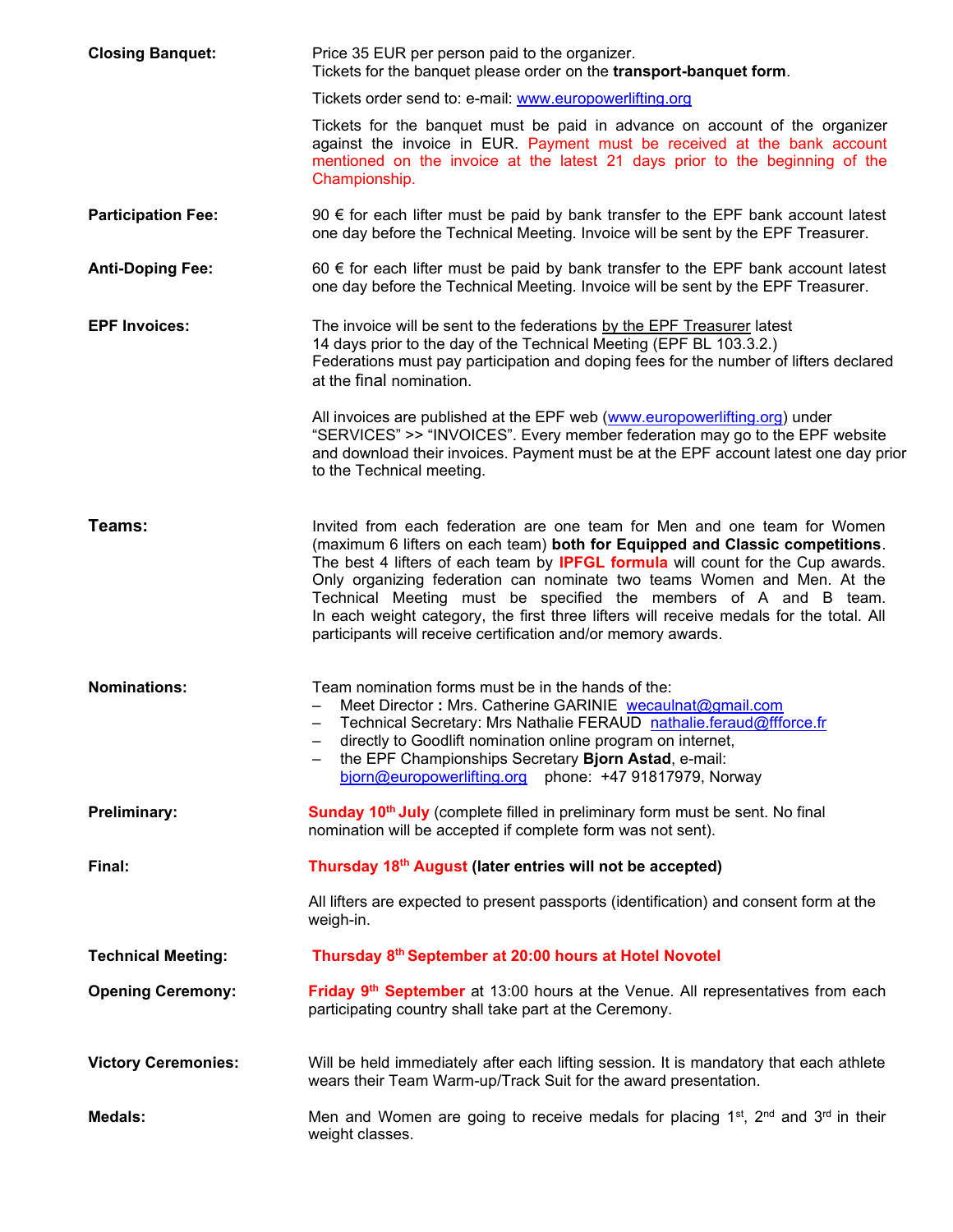**Referees exam:** If referee's examination are arranged, the written examinations will be done on the morning 9<sup>th</sup> September, all candidates will do this exam together. EPF Technical Committee will decide about the date and time for each candidate to make the practical examinations. Organizer will prepare a room for written examination. All candidates must provide their own PC.

**Important Note:** The timetable may be changed after the final nomination. Some categories may be moved one day earlier or later than specified in the preliminary timetable.

## **Provisional Timetable**

| <b>Day</b>              | <b>Weight in</b>        | <b>Classic</b>               | <b>Number of</b><br><b>lifters</b> | <b>Start</b> | <b>End after</b><br>victory<br>ceremony |
|-------------------------|-------------------------|------------------------------|------------------------------------|--------------|-----------------------------------------|
| Friday 9th<br>September | 08:00<br>09:30          | Women Classic 47 kg to 63 kg | 22                                 | 10:00        | 14:00                                   |
|                         | <b>Opening Ceremony</b> |                              |                                    | 14:30        | 14:50                                   |
|                         | 13:00<br>-<br>14:30     | Men Classic 59 kg to 83 kg   | 22                                 | 15:00        | 19:00                                   |

| Saturday 10th                        | 08:00<br>09:30         | Women Classic 69 kg to + 84 kg | 22  | 10:00 | 14:00 |  |  |  |
|--------------------------------------|------------------------|--------------------------------|-----|-------|-------|--|--|--|
| September                            | 13:00<br>14:30         | Men Classic 93 kg to +120 kg   | 22  | 15:00 | 19:00 |  |  |  |
| <b>Equipped</b>                      |                        |                                |     |       |       |  |  |  |
|                                      | 08:00<br>09:30         | Women Equipped all             | 22  | 10:00 | 14:00 |  |  |  |
| Sunday 11 <sup>th</sup><br>September | 13:00<br>14:30         | Men Equipped all               | 22  | 15:00 | 19:00 |  |  |  |
|                                      | <b>Closing banquet</b> |                                | 132 | 20:00 |       |  |  |  |

#### **Important Items to Remember:**

Preliminary nominations are done by each federation by the IPF Electronic Nomination System. In additions, preliminary nomination forms must be sent to the Meet director and the EPF Championship Secretary not later than 60 days before the date of the Championship. Final nominations must be submitted no later than 21 days before the date of the Championship and must include only names from the preliminary nomination (i.e. only lifters from the preliminary nomination can be replaced by a substitute. No new nominations will be accepted).

According to Technical Rules [Page 4, item 7] at the final nomination you must define which athletes will take part in the championship. At the Technical meeting you can only delete athletes from your final nomination. No more change by weight class of any athlete is possible. The final nomination is valid for the competition.

Changes may occur to the timetable of events. All changes will take place at the technical meeting.

If the organizer does not receive a confirmed cancellation of hotel rooms latest 21 days prior to the championship, all hotel costs will be the responsibility of nominated lifters and officials. The same applies to participation and antidoping fees (IPF-By-Laws 105.5.2).

All athletes, coaches, referees and officials from each federation must book their rooms by the organizer and must stay in the official hotel during the entire time in attendance of the championship. If athletes, coaches, referees or officials do not stay in the official hotel during the entire time in attendance of the championship, they will be obliged to pay an administration fee of € 100 per person to the organizer. Failure to comply will have the effect that they will not receive accreditation and will be excluded from that championship (IPF By-laws 105.4.4).